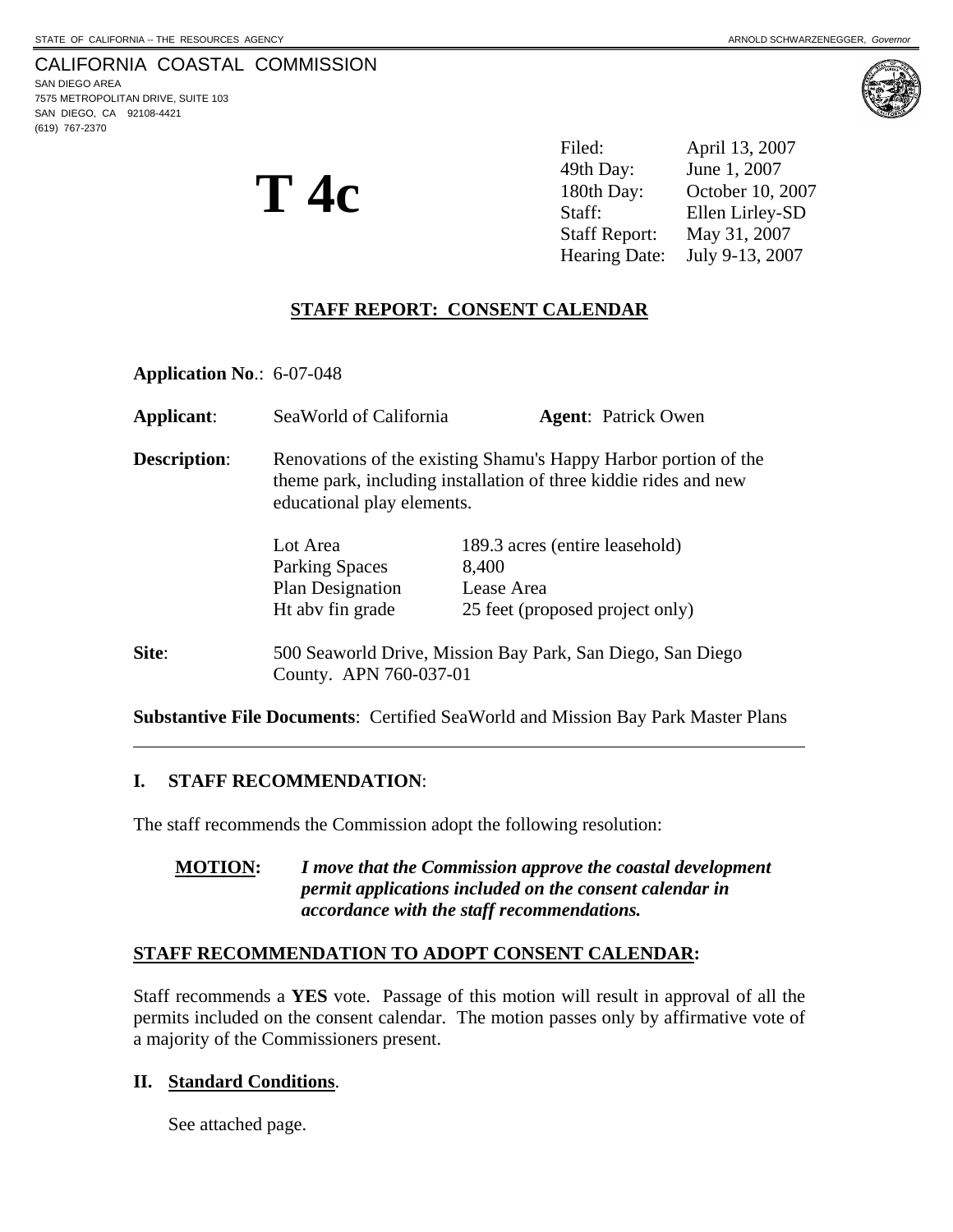6-07-048 Page 2

#### **III. Findings and Declarations.**

The Commission finds and declares as follows:

**A. Detailed Project Description/History**. The SeaWorld theme park in Mission Bay Park is proposing to renovate/upgrade it's Shamu's Happy Harbor portion of the park. This is a children's' play area, and includes arcade games, playground equipment, sandy play areas, and the like. The current proposal is to add three kiddie rides (a carousel-type ride, a tea-cup spinning ride, and a rocking tugboat ride) and some educational play elements to the area, along with modifications and relocations of some existing structures, play elements and show features. The modifications to existing facilities are minor and do not require a coastal development permit.

The addition of the three kiddie rides requires a coastal development permit because they are new structures located between the sea and first coastal roadway (Seaworld Drive). Although there is a certified master plan for SeaWorld, which is itself a part of the certified Mission Bay Park Master Plan, these documents are land use plans only; no implementation component has been proposed for Mission Bay Park. Thus, the area remains an area of deferred certification, with the Coastal Commission retaining coastal development permit authority. Chapter 3 of the Coastal Act is the legal standard of review and the land use plans are used as guidance.

No adverse impacts to any coastal resources are anticipated to result from the proposed additions and improvements. All proposed development will occur within the existing perimeters of the Happy Harbor area. This area is internal to SeaWorld, and the proposed rides will not be visible from outside the facility to any greater degree than other existing structures in the same general area. Because of the nature of the proposed development, it is not anticipated to attract additional patrons to SeaWorld, but only serve visitors already in the park. Thus, the proposal will not adversely affect traffic on surrounding streets or require additional parking. On-site drainage patterns will not significantly change, if at all, and any slight increase in impervious surfaces is addressed through the existing stormwater system, that was designed to accommodate this type of development. As proposed, the Commission finds the development consistent with all applicable Chapter 3 policies of the Coastal Act.

 **B. Community Character /Visual Quality.** The development is located within an existing developed area and will be compatible with the character and scale of the surrounding area, and will not impact public views. Therefore, the Commission finds that the development conforms to Section 30251 of the Coastal Act.

**C. Public Access/Parking**. The proposed development will not have an adverse impact on public access to the coast or to other nearby recreational facilities. The proposed development conforms to Sections 30210 through 30214, Sections 30220 through 30224, Section 30252 and Section 30604(c) of the Coastal Act.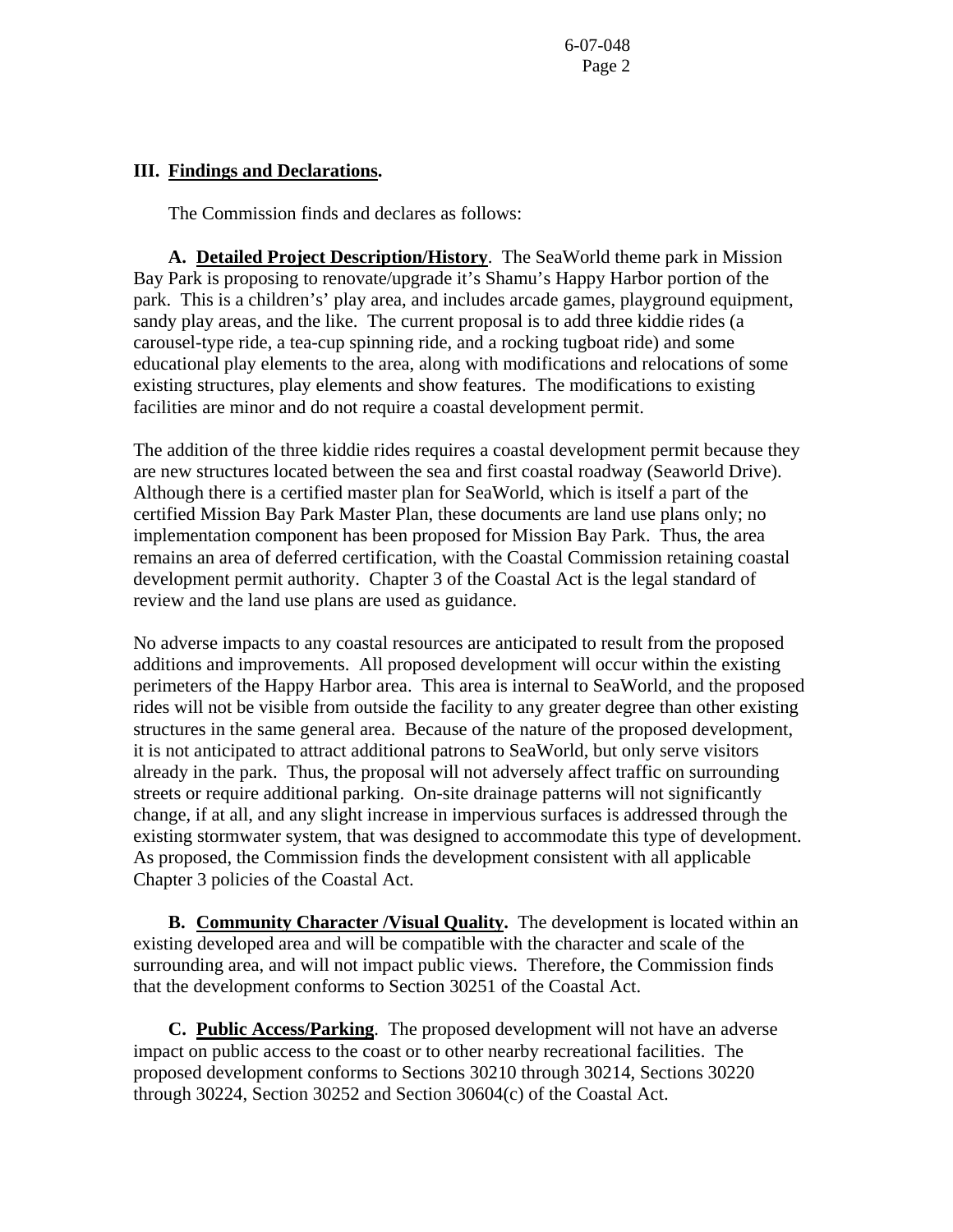**D. Local Coastal Program.** The LUP for the Mission Bay Park segment of the City of San Diego LCP was certified on May 11, 1995, but no implementation plan has been developed as yet, and Chapter 3 of the Coastal Act remains the legal standard of review. As conditioned, the proposed development is consistent with Chapter 3 of the Coastal Act and with the certified Land Use Plan for the area. Approval of the project will not prejudice the ability of the City of San Diego to to prepare a Local Coastal Program that is in conformity with the provisions of Chapter 3.

 **E. California Environmental Quality Act**. The City determined that the proposed development was categorically exempt from CEQA. There are no feasible alternatives or feasible mitigation measures available which would substantially lessen any significant adverse effect which the activity may have on the environment. Therefore, the Commission finds that the proposed project is the least environmentally damaging feasible alternative and is consistent with the requirements of the Coastal Act to conform to CEQA.

# **STANDARD CONDITIONS:**

- 1. Notice of Receipt and Acknowledgment. The permit is not valid and development shall not commence until a copy of the permit, signed by the permittee or authorized agent, acknowledging receipt of the permit and acceptance of the terms and conditions, is returned to the Commission office.
- 2. Expiration. If development has not commenced, the permit will expire two years from the date on which the Commission voted on the application. Development shall be pursued in a diligent manner and completed in a reasonable period of time. Application for extension of the permit must be made prior to the expiration date.
- 3. Interpretation. Any questions of intent or interpretation of any condition will be resolved by the Executive Director or the Commission.
- 4. Assignment. The permit may be assigned to any qualified person, provided assignee files with the Commission an affidavit accepting all terms and conditions of the permit.
- 5. Terms and Conditions Run with the Land. These terms and conditions shall be perpetual, and it is the intention of the Commission and the permittee to bind all future owners and possessors of the subject property to the terms and conditions.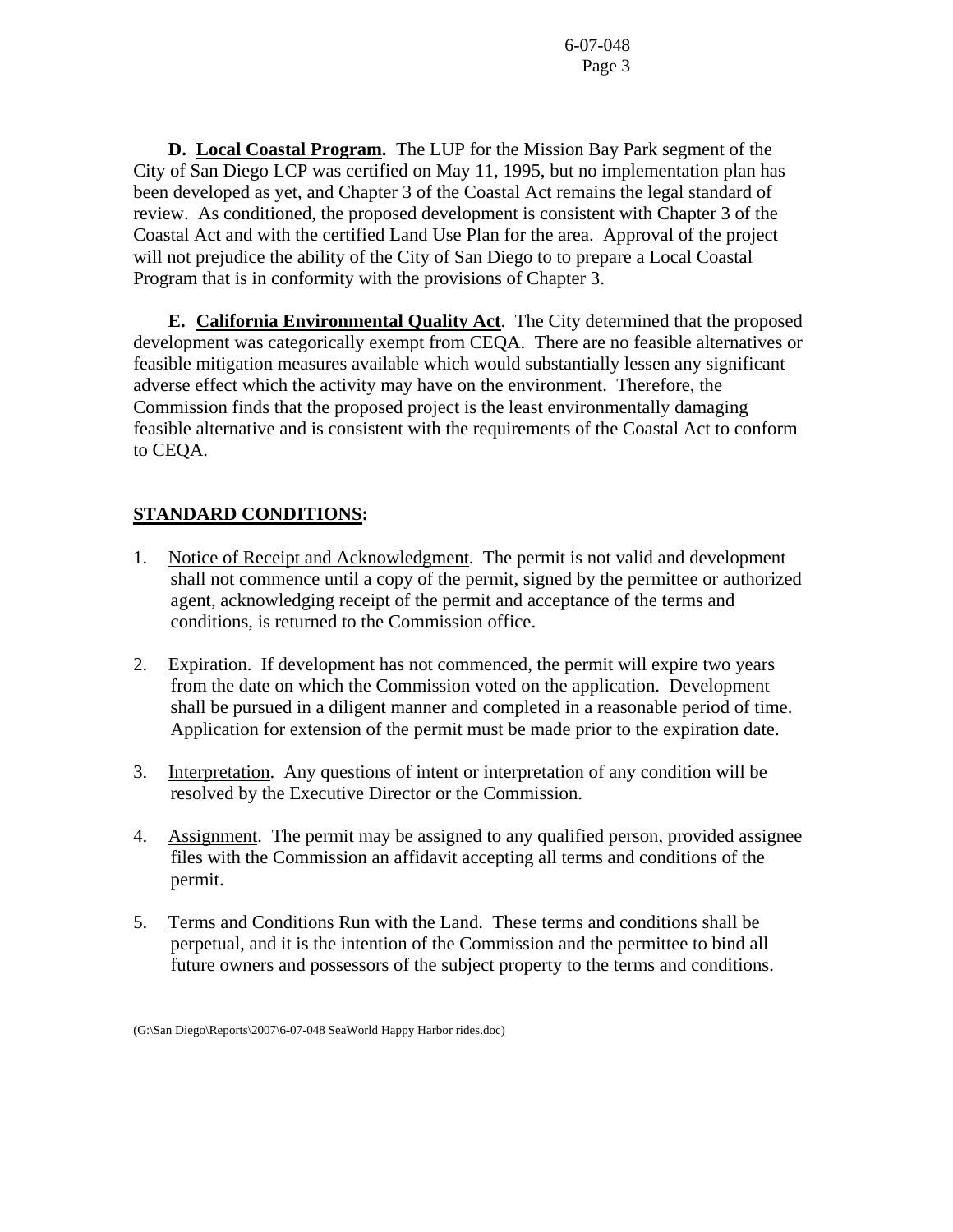6-07-048 Page 4